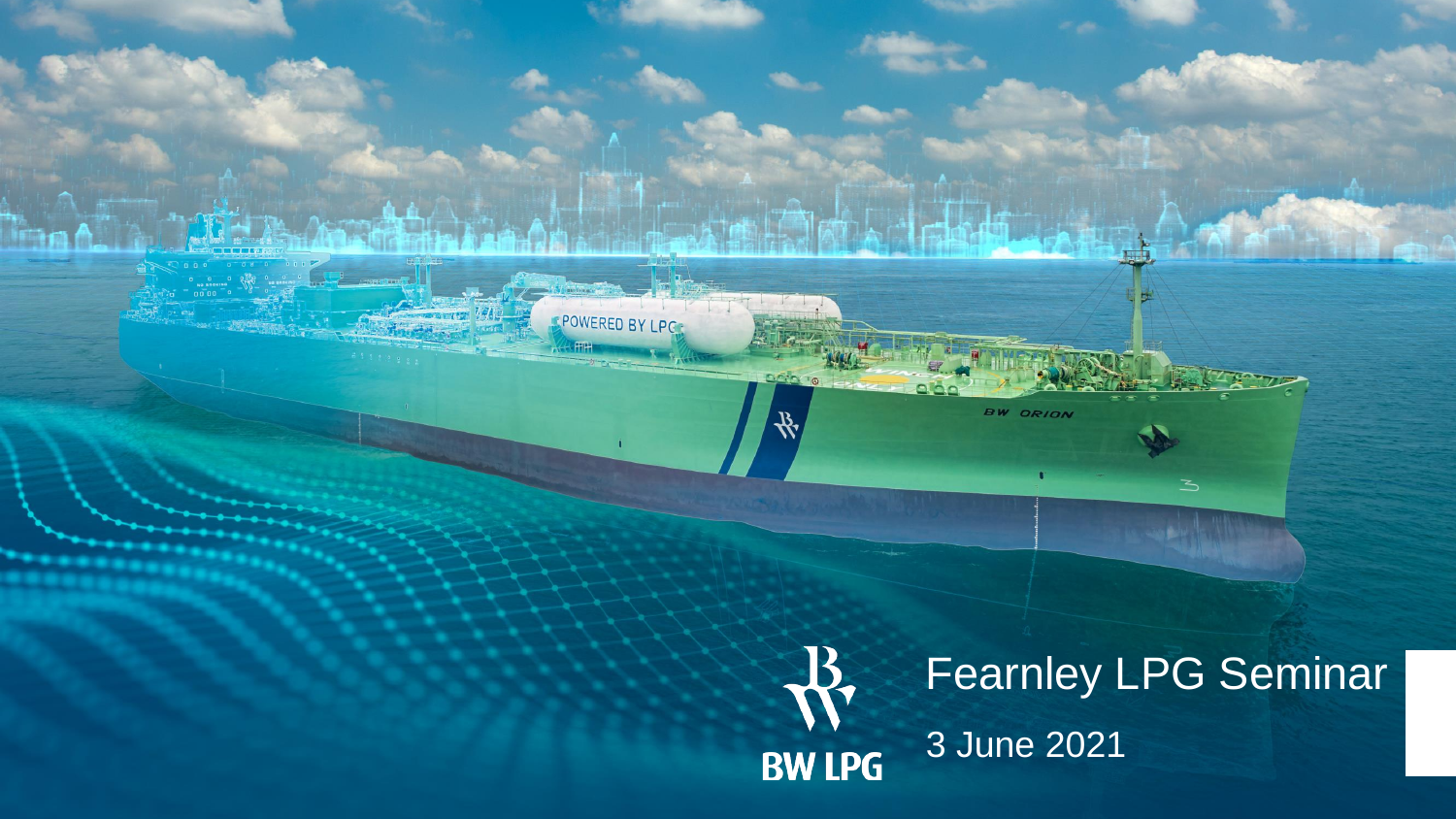## **Disclaimer and Forward-looking Statements**

This presentation has been produced by BW LPG Limited ("BW LPG") exclusively for information purposes. This presentation may not be reproduced or redistributed, in whole or in part, to any other person.

Matters discussed in this presentation and any materials distributed in connection with this presentation may constitute or include forward-looking statements. Forward-looking statements are statements that are not histori facts and may be identified by words such as "anticipates", "believes", "continues", "estimates", "expects", "intends", "may", "should", "will" and similar expressions, such as "going forward". These forward-looking statem reflect BW LPG's reasonable beliefs, intentions and current expectations concerning, among other things, BW LPG's results of operations, financial condition, liquidity, prospects, growth and strategies. Forward–looking statements include statements regarding: objectives, goals, strategies, outlook and growth prospects; future plans, events or performance and potential for future growth; liquidity, capital resources and capital expenditur economic outlook and industry trends; developments of BW LPG's markets; the impact of regulatory initiatives; and the strength of BW LPG's competitors. Forward–looking statements involve risks and uncertainties because they relate to events and depend on circumstances that may or may not occur in the future. The forward–looking statements in this presentation are based upon various assumptions, many of which are based, in turn, upon further assumptions, including without limitation, management's examination of historical operating trends, data contained in BW LPG's records and other data available from Fourth parties. Although BW LPG believes that these assumptions were reasonable when made, these assumptions are inherently subject to significant known and unknown risks, uncertainties, contingencies and other important factors which are difficult or impossible to predict and are beyond its control. Forward–looking statements are not guarantees of future performance and such risks, uncertainties, contingencies and other important factors could cause the actual results of operations, financial condition and liquidity of BW LPG or the industry to differ materially from those results expressed or implied in this presentation by such forward–looking statements. No representation is made that any of these forward–looking statements or forecasts will come to pass or that any forecast result will be achieved and you are cautioned not to place any undue influence on any forward–looking statement.

No representation, warranty or undertaking, express or implied, is made by BW LPG, its affiliates or representatives as to, and no reliance should be placed on, the fairness, accuracy, completeness or correctness of the information or the opinions contained herein, for any purpose whatsoever. Neither BW LPG nor any of its affiliates or representatives shall have any responsibility or liability whatsoever (for negligence or otherwise) for whatsoever and howsoever arising from any use of this presentation or its contents or otherwise arising in connection with this presentation. All information in this presentation is subject to updating, revision, verificat correction, completion, amendment and may change materially and without notice. In giving this presentation, none of BW LPG, its affiliates or representatives undertakes any obligation to provide the recipient with access to any additional information or to update this presentation or any information or to correct any inaccuracies in any such information. The information contained in this presentation should be considered in the context of the circumstances prevailing at the time and has not been, and will not be, updated to reflect material developments which may occur after the date of the presentation.

The contents of this presentation are not to be construed as legal, business, investment or tax advice. Each recipient should consult its own legal, business, investment or tax adviser as to legal, business, investment or advice. By attending this presentation you acknowledge that you will be solely responsible for your own assessment of the market and the market position of BW LPG and that you will conduct your own analysis and be solely responsible for forming your own view on the potential future performance of the business of BW LPG. This presentation must be read in conjunction with the recent financial information and the disclosures therein.

This presentation and the information contained herein are not an offer of securities for sale in the United States and are not for publication or distribution to persons in the United States (within the meaning of Regulat under the U.S. Securities Act of 1933, as amended (the "Securities Act")). The securities referred to herein have not been and will not be registered under the Securities Act and may not be offered or sold in the United St except pursuant to an exemption from the registration requirements of the Securities Act. Any failure to comply with this restriction may constitute a violation of United States securities laws. BW LPG has not registered a not intend to register its securities in the United States or to conduct a public offering of shares in the United States. Copies of this presentation are not being made and may not be distributed or sent, directly or indi into the United States, Canada, Australia or Japan, or any other jurisdiction in which such distribution would be unlawful or would require registration or other measures.

In any EEA Member State other than Norway that has implemented Directive 2003/71/EC (as amended, together with any applicable implementing measures in any Member State, the "Prospectus Directive"), this presentation is only addressed to and is only directed at qualified investors in that Member State within the meaning of the Prospectus Directive.

For the UK based investors–This presentation is only being distributed to and is only directed at persons in the United Kingdom that are (i) investment professionals falling within Article 19(5) of the Financial Services and Markets Act 2000 (Financial Promotion) Order 2005, as amended (the "Order") or (ii) high net worth entities, and other persons to whom this presentation may lawfully be communicated, falling within Article 49(2)(a) to (d) Order (all such persons together being referred to as "relevant persons"). This presentation must not be acted on or relied on by persons who are not relevant persons. Any investment or investment activity to which this presentation relates is available only to relevant persons and will be engaged in only with relevant persons.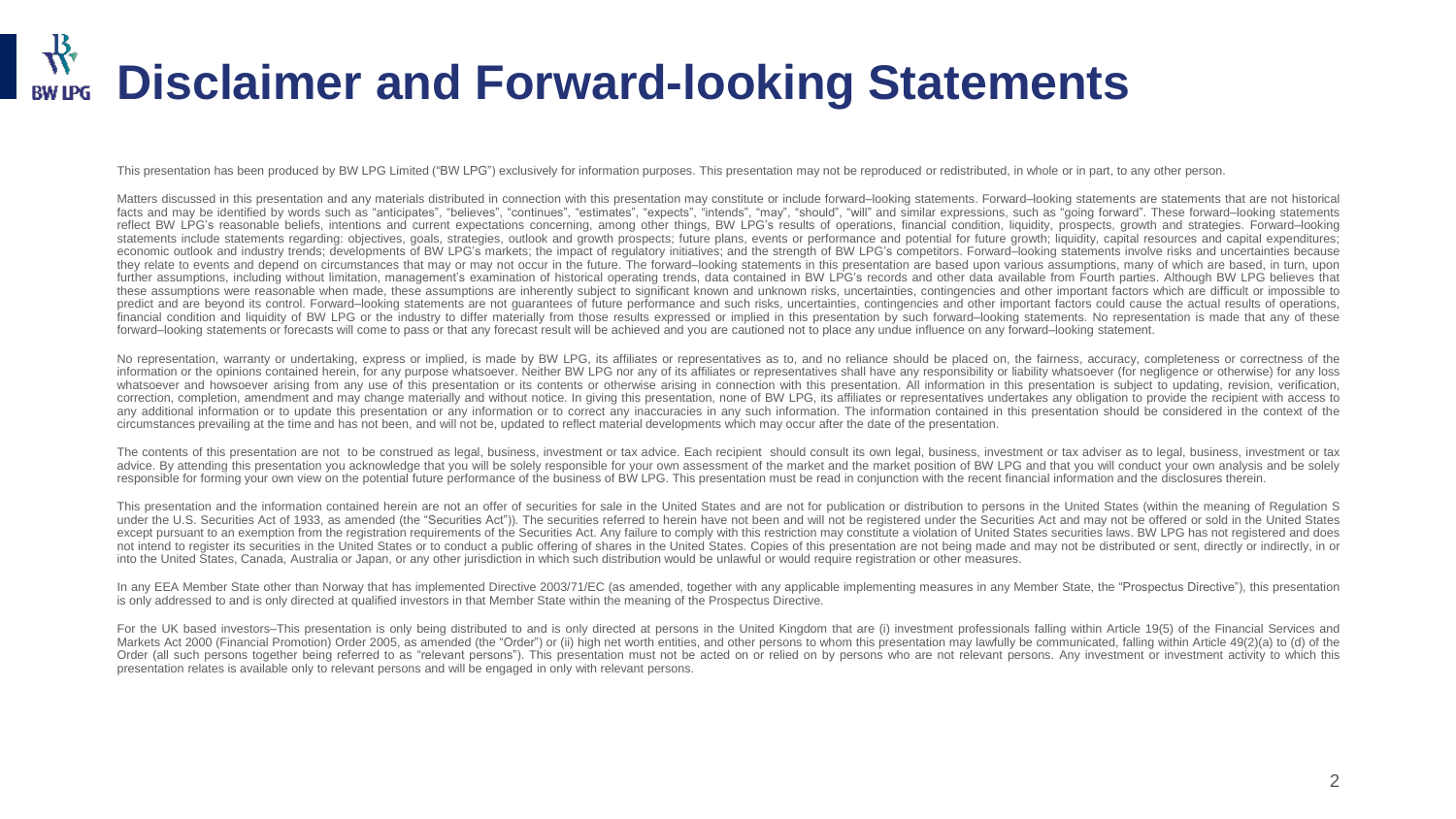## **Our Focus is Profitability … BW LPG**



1.Earnings yield, ROE (return on equity) and ROCE (return on capital employed) are annualised based on Q1 2021 financial report

2.EBITDA Margin is computed as EBITDA over TCE Income, based on Q1 2021 financial report

3.Net leverage ratio is computed as total debt less cash over total debt less cash plus equity, based on Q1 2021 financial report

4.Pay Out Ratio is computed as accumulated dividend per share since IPO by accumulated earnings per share since IPO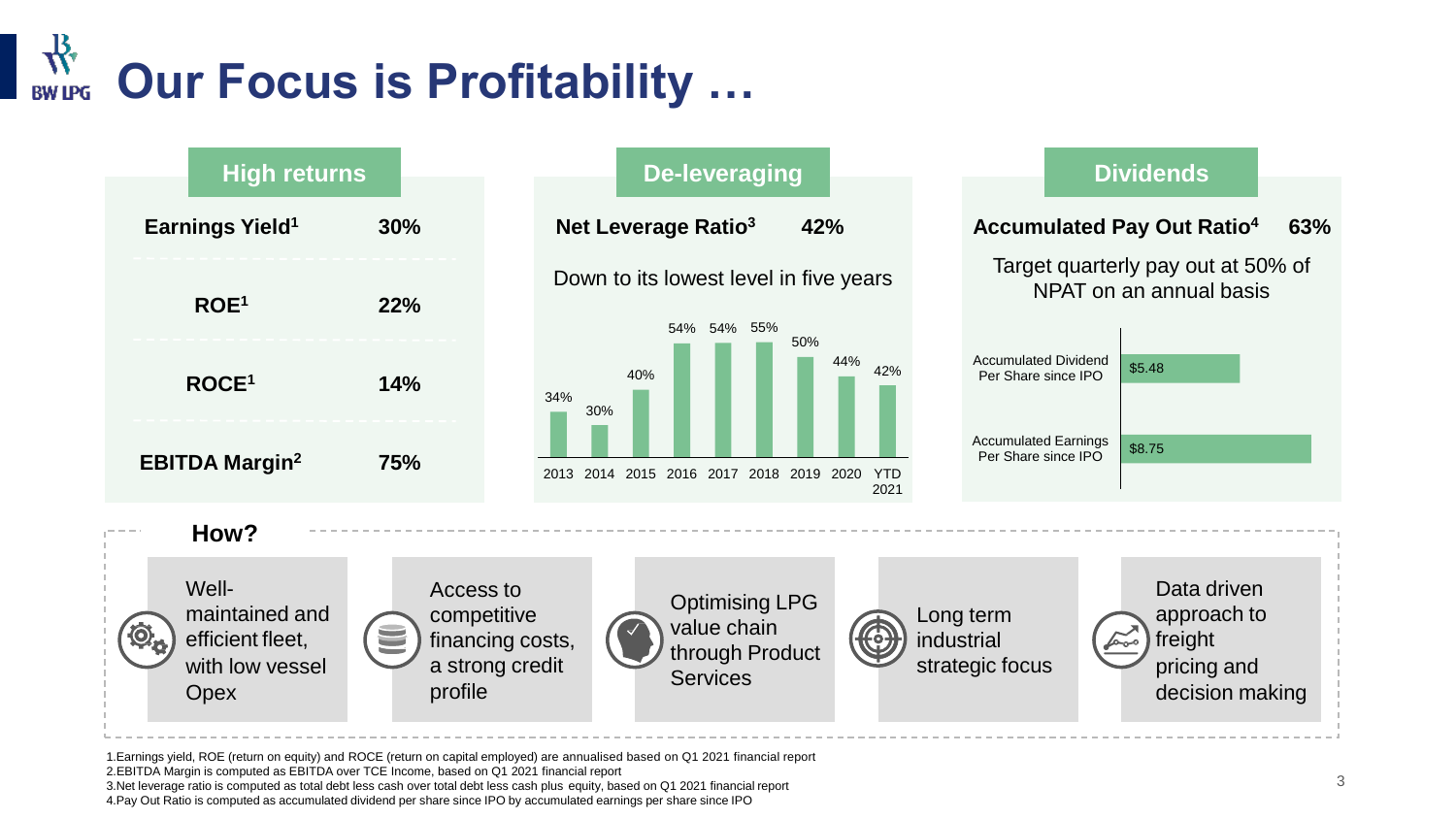#### ╬ **… through Timing the Cycle BW LPG**

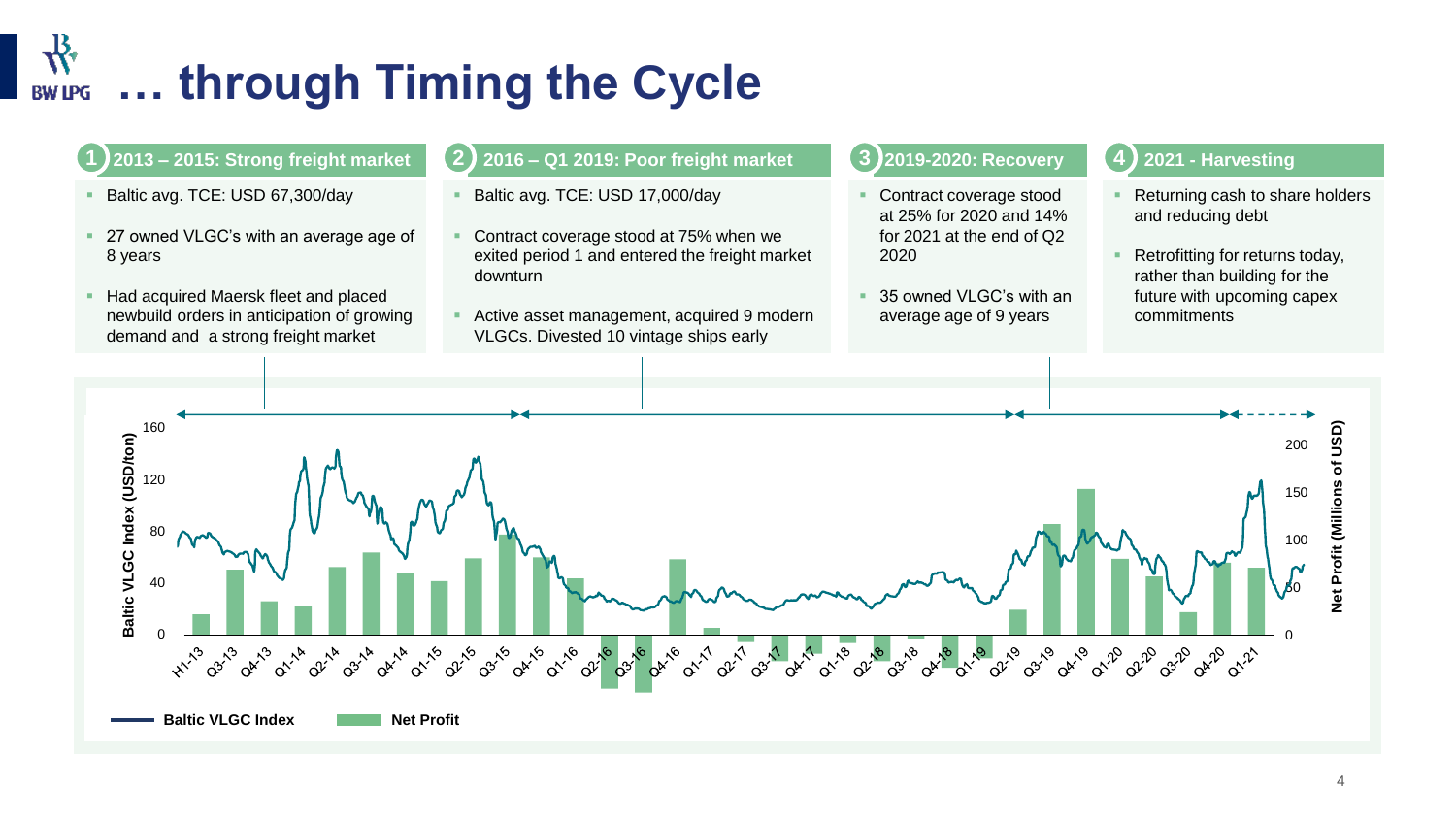## **and Walk the Talk for the Environment RW IPG**

### **First mover**  First LPG ship on water

- Five on the water, three in the yard, total 15 committed
- Sector's largest investment on

decarbonisation

**Reuse** Retrofit over newbuild

- Newbuilds produce 35x more carbon emissions than retrofits with the same technology
- Current orderbook will add 4.4 million tons in CO2 emissions

**Investment potential**  Towards Zero carbon fuels

- 7500 ships can be retrofitted with LPG dual fuel
- BW LPG has the expertise to serve and facilitate LPG as

global marine fuels

**Our retrofit program saves 1 million tons in CO2 emissions**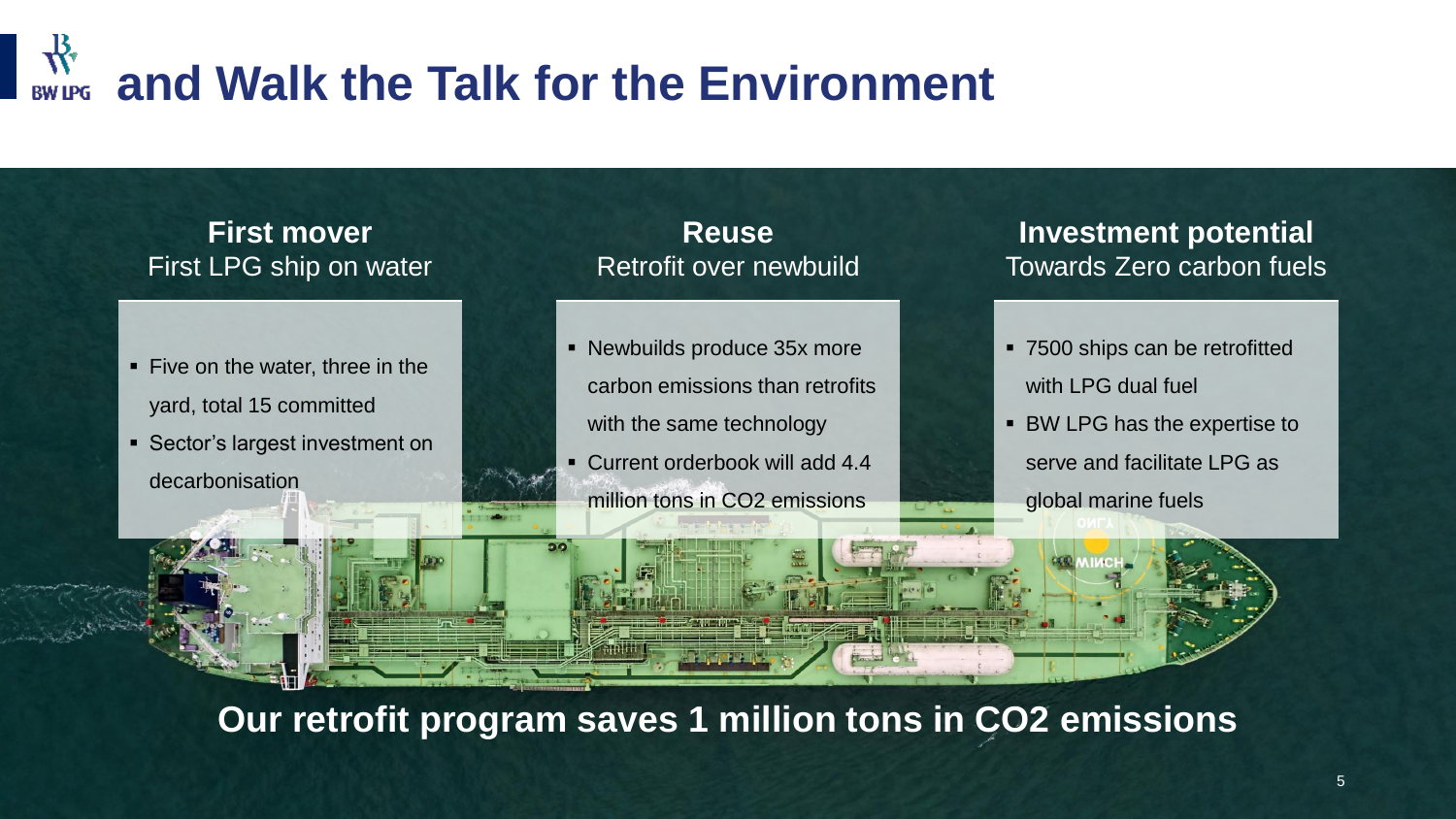# **LPG** is leading the energy transition



- Gas is nature's cleanest fossil fuel
- Gas **generates the lowest CO2 emissions** per unit of energy

**Coal** +95% CO2 emission

**Oil**  $-38%$  CO emission

## **Efficient**

- **Gas produces more energy per** unit than any of the fossil fuels
- **LPG is economical.** It contains higher calorie value per unit than other commonly used fuels



- **LPG is portable**, can be stored and transported easily
- Size and type of LPG containers can be adapted to local market

**Gas**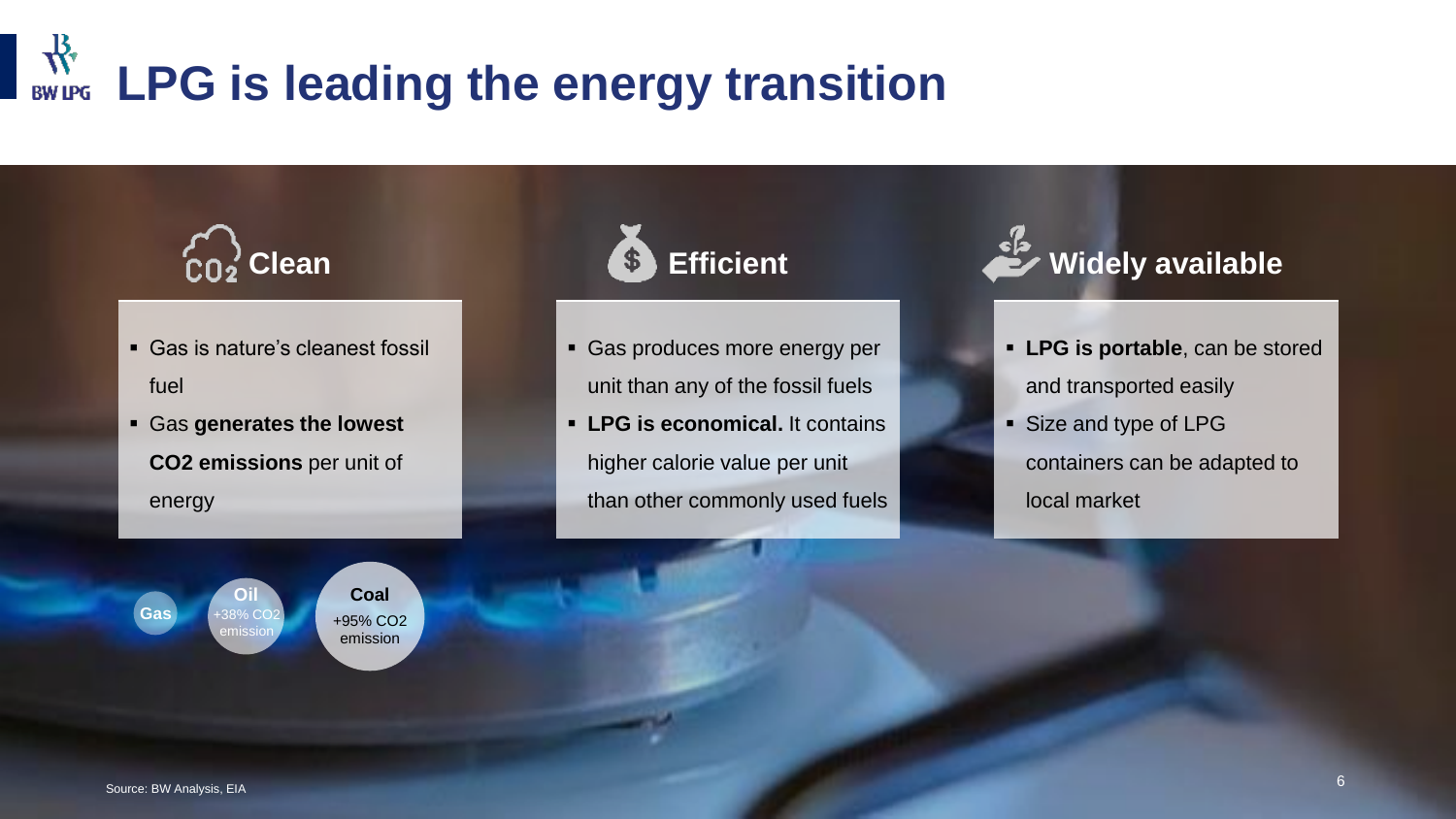

## **4.3 million**

- People die from cookingrelated indoor air pollution every year
- More than Malaria, Tuberculosis and COVID-19 combined

## **3 billion**

- WLPGA's "Cooking for life" initiative
- Aims to switch one-third of 3 billion people from cooking with solid fuels to LPG

**51%**

- Of the 2.1 billion people in India and China still use solid fuels for cooking
- **.** India uses wood fuel more than any other country

### **LPG is the solution**